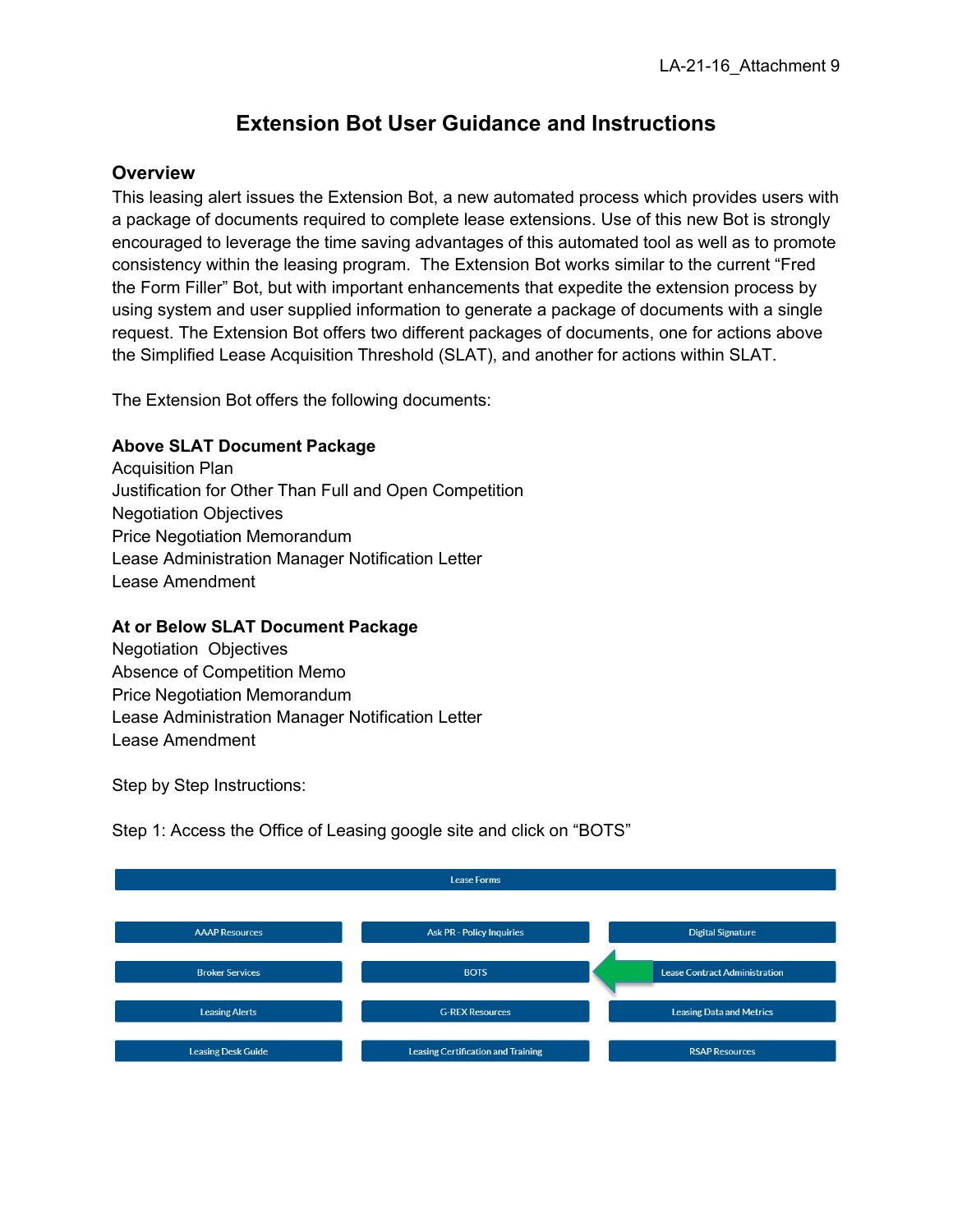### Step 2: Click on the Extension Bot

#### Form Filler Bot - Link to Request Form

Click the link above to request a specific lease project document, pre-populated with available lease application data and emailed to your Inbox. Available document types include the Initial Scoring, Acquisition Plan, Justification for Other Than Full and Open Competition, Price Negotiation Memorandum, TI/BSAC PNM, AAAP Award Determination Memorandum, and coming soon, AAAP Due Diligence Letter.

#### **Contractor Responsibility Bot**

Send an email to gsa.crbot@gsa.gov to facilitate the leasing offer/lessor checks in SAM.gov. Use the training resources below for a refresher on how to format the Subject Line and Body Text of your email to get a proper response. A successful request for a valid public record will return the full FAR report, core data, corporate relationships, and FAPIIS data attachments, as well as key entity SAM check data in the body of an email sent to your inbox.

#### Extension Bot - Link to Request Form

Click the link above to request a suite of project documents supporting a lease extension, pre-populated with available lease application data and emailed to your Inbox. Document types delivered include extension-tailored versions of the Acquisition Plan, Negotiation Objectives, Absence of Competition Memo, Justification for Other Than Full and Open Competition, Lease Amendment, and Lease Administration Manager Letter. The final combination of documents delivered depends on your selection of an 'Under SLAT' or 'Above SLAT' extension effort.

### Step 3: Complete the google form

# Lease Extension Bot Intake Form

It is highly recommended that market research supporting this extension is complete and available for reference before filling out this request. There are 16 questions, and more than half request market research data points.

Select 'Under SLAT extension' for extensions under SLAT once final extension terms have been negotiated with the Lessor. Produces Negotiation Objectives, Absence of Competition Memo, Lease Amendment, Lease Administration Manager Letter, and Price Negotiation Memorandum.

Select 'Above SLAT extension,' when market research for an above SLAT extension has been completed. Produces Acquisition Plan, Negotiation Objectives, Justification for Other Than Full and Open Competition, Lease Amendment, Lease Administration Manager Letter, and Price Negotiation Memorandum.

charlesb.johnson@gsa.gov Switch account

⊙

Your email will be recorded when you submit this form

\* Required